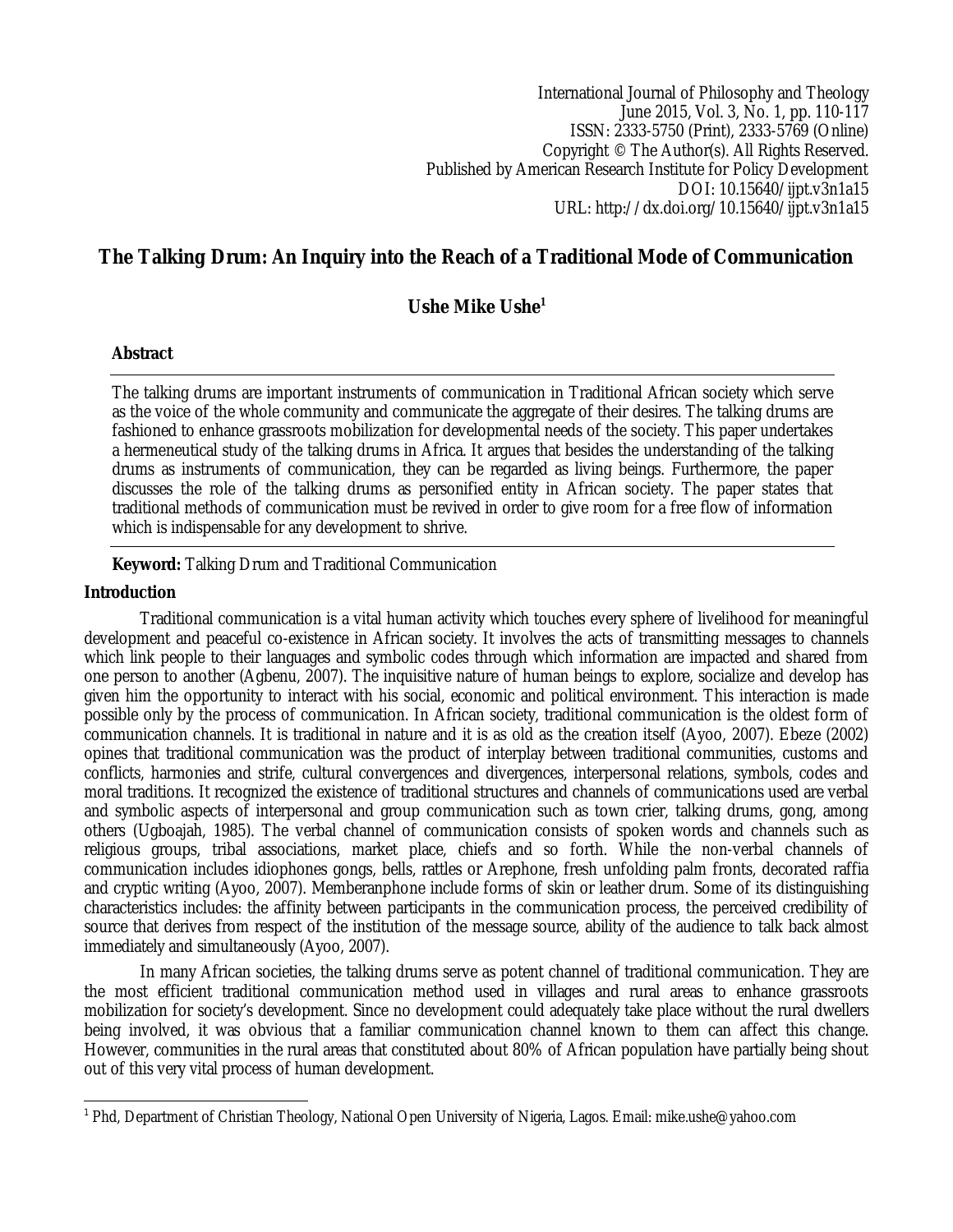As such their major means of communication is usually the traditional modes of communication which is the crux of this study. It is the interest of the researcher therefore, to ascertain the effectiveness of the talking drums as one of the vital channels of traditional communication, its developmental tendencies, and how it can be imbedded into the modern forms of communication of a greater development.

#### **Conceptual Clarifications**

The two concepts that need clarifying are the "Talking Drums" and "Traditional Communication". The clarifications of these concepts will better our understanding of the issues under discussion.

#### **The Talking Drums**

Talking drums are African drums whose pitch can be regulated depending upon how the drummer strikes the sound of the drum and changes its tension. These pitches can mirror those of a person's voice, and thus, the drums are called "talking drums" (ikenga-Metuh, 1987). In Mali, for example, the drums have historically been used for four main purposes first, they are used by jellis or griots charged with orally recording, preserving, and sharing their community's histories and culture (Gehman, 1987). The jellis used the drums as memory devices to help them remember important people and events. Second, talking drums are used to communicate messages across distances and villages (Mbiti, 1971). A king or other political authority may send a drummer throughout his land as a messenger. The drummer plays or beats his drum, and because the villagers know the "language of the drum", they understand if the king is issuing a warning, a celebratory invitation, or some other news (Mbiti, 1969). Third, talking drums are also used during religious rituals often; jellis and griots ran these ceremonies and used the talking drums not only for celebration, but also for sacred rites and stories. Fourth, talking drums are used to bring people together and to help settle disputes among members of a village (Hobley, 1910). Although cell phones, radios, television, and the internet have largely replaced the need for talking drums as a primary means of communication, drums and jellis remain an important part of Mali culture. The drums are now used more for celebration and entertainment than for communication, yet jellis continue to be respected by members of the society, and are considered keepers of African, especially Mali tradition. In many African cultures, the talking drums are the cultural instruments that have endured and survival generations. In Nigeria for instance, talking drum is used in notifications or alerts and entertainment in palaces and most ceremonies.

The Yoruba, Igbo, Hausa and Tiv are incomplete without the use of talking drums (Ushe, 2010). The drums originated in West Africa down to Nigeria where the drums are still played today mostly by Yoruba, Igbo, Hausa and the Tiv peoples. They are thought to mimic language by closely imitating the rhythms and into nations of the spoken word. The drums have a distinctive hourglass shape with a drum head at each end made from animal hide mostly goatskin. The drum's body is made of wood, with leather cords running the full length of the drum to connect the two drum heads. The drums vary in size and name between different cultures, but tend to be fairly small. For instance, the Yoruba, the smallest type of talking drum is called a *gangan* and the largest is called the *dundun*, meaning "sweet sound". They are known with different names such as; *gangan, dundun, atumpan, donno, kalangu, dodo,* and *junna* (Idowu, 19730). The talking drum's ability to imitate the total sound of language has made it superior to any of those drums that existed before it. The drum was purposefully invented to send messages, since it can talk and sing, that is how it became a musical instrument (Idowu, 1973). The talking drum is held under the left arm when playing and second is produced by hitting the drum with a bent stick or squeezing the leather cords; this causes the drum heads to tighten and emit a high pitch. The act of squeezing the drum changes the pitch and gives off various notes. The harder the drum is squeezed, the higher the note will be. This is achieved by first hitting the drum head with the stick and then using the free hand to dampen and change tones immediately afterwards. The Tiv drums perform multifarious functions that are noted in the soul of the community as the ritual symbolism of the Tiv drum is all pervading. In ancient times, the talking drum was used in historic Ti society for a variety of purposes from being a musical instrument during celebrations, to a sort of telegram for relaying messages during times of war or to announce the arrival of a visitor. It was invented in *swem karagbe* as a means of communication before the invention of writing and it was assembled for chiefs and village heads, as their musical outfit whenever they go to wars, to motivate their army. The talking drum was also used to communicate or announced the news of death in the community (Ushe, 2005). The drums take the following tones; The talking drums are the cultural instruments which have endured and survived the test of time up to the present generation.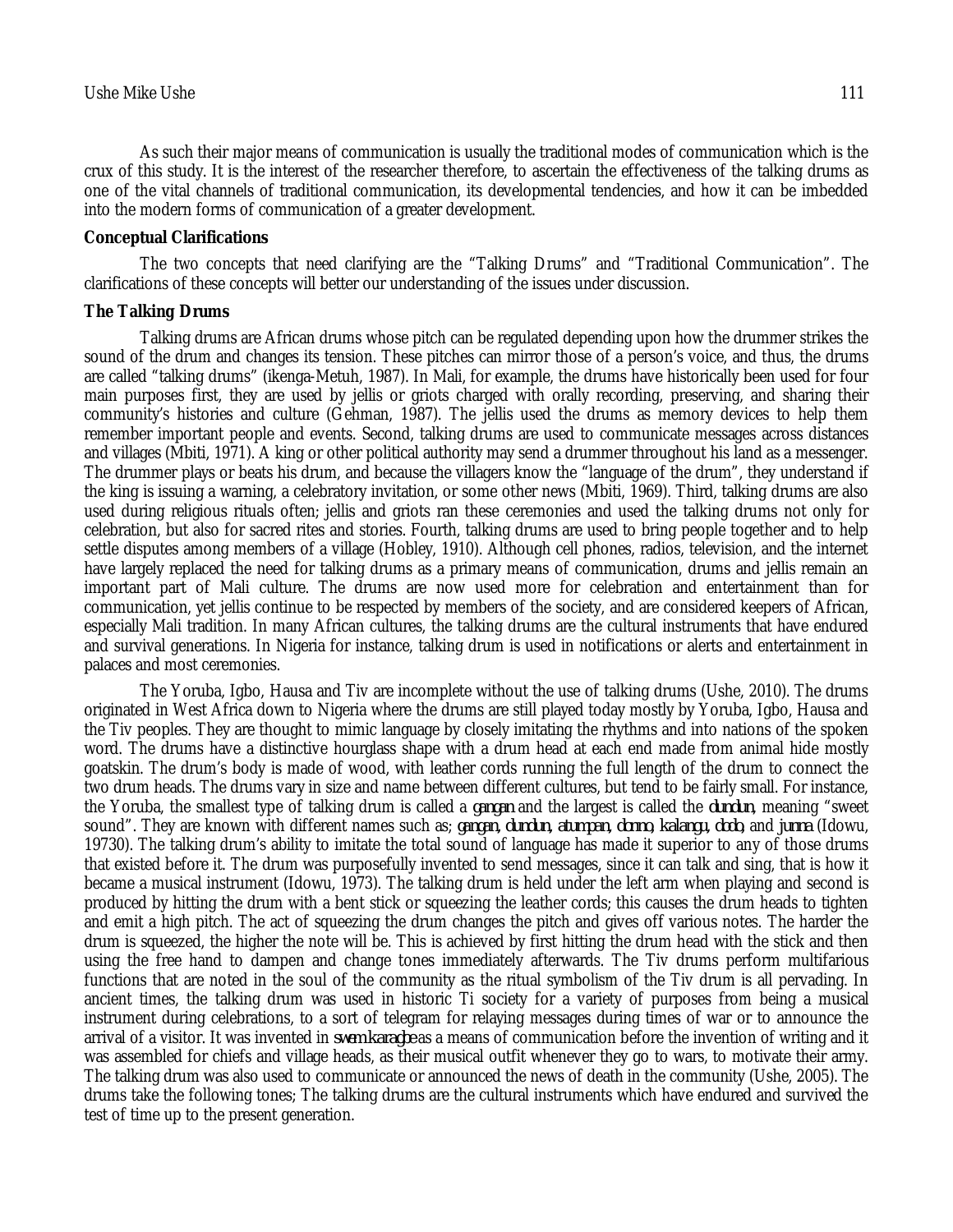The history of the talking drums is as old as creation itself. In many parts of Africa, the talking drums are used as means of notification, alertness and entertainment of people in palaces or during ceremonies (Melvin, 1975). As the name suggests, the talking drums are thought to mimic languages by closely imitating the rhythms and intonations of the spoken words. The pitches of the talking drums can be regulated depending upon how the players strikes the heads of the drums and change their tension. These pitches can mirror people voices, and thus, the drums are called "talking drums" (Ushe, 2010). The talking drums have historically been used for many purposes, which includes: to communicate messages across distances and villages, bring people together, help settle disputes among members of a village and to serve as memory device to help people remember important events that took place in African society (Nketia, 1963). Today, the talking drums are use to praise or curse other people and to welcome guests, praise the gods and people in the society, invoke the spirits of ancestors and deities, correct the errors of the societies, generates conversational proverbs in order to allow people to communicate with their elders and is still part of royal ceremonies or recitals of ancestry (Ushe, 2007). The talking drums are also use during festivals, installation of Obas or Chiefs, naming ceremonies, marriage or burial ceremonies of important personalities in African traditional society (Ebeze, 2002). The talking drums warm and limit the Obas or Kings from wrong doings and make them conscious of their deeds. One of the unique features of the talking drum instruments is their abilities to closely intimate the rhythms and intonations of the spoken language. The drums reproduce the sounds of proverbs or praise songs through a skilled performers or specialized "drum language" (Nwosu, 2007). The specific pattern of drumming and rhythms is closely linked with spiritual beings or Ogun associated with the traditional Yoruba belief system originally celebrated in Nigeria and some areas of Ghana as elucidated by Nketia (1963) thus: The Akan communities highly regard the talking drum and his drummer who play the "atumpan", or Akan form of the talking drum. He is considered the greatest of all drummers because of the breath of his knowledge; the skill which his work demands and the role he plays as a leading musician in all ensembles in which the atumphan drums are used. Nketia's presentation above indicates the fact that the talking drums are frequently understood by a knowledgeable audience and they have the abilities to move people to actions in African society.

#### **Traditional Communication**

The word communication denotes a source and extension of imagination in forms that can be learned and shared. It is the production, perception and understanding of messages about what is happening or is about to happen or has already happened (Ayoo, 2007). On the other hand, the word "traditional" refers to a system that is old, naïve, archaic, indigenous and unmodified (Ushe, 2010). Traditional communication therefore refers to: The process of dissemination of information, ideas and attitudes by certain specialized institutions set up for that purpose. It focuses on the exchange of information or messages that have traditional undertones. Traditional communication was an important activity which touches every sphere of human life, bringing people, cultures, communities and races closer for meaningful development and peaceful co-existence (Bello, 1991). It is the process of social interaction that helps people to understand themselves and live harmoniously as organized people of a given state, country or nation (Melvin, 1975). Nwosu (1990) defines traditional communication as: A process that uses signs, symbols and other means to bring about inter-exchange of thoughts, and meaning between and among individuals and groups for a better understanding and relation. Traditional communication was the only process that elevated human beings above all God's creation on earth (Folarin, 1998). God himself use it at various times when He communicated effectively with the children of Israel, using signs such as pillar of clouds, light, and so forth. It is a potent and efficient channel of communication used in pre-literate society and it is still relevant in contemporary time. Ebeze (2002) therefore, defines traditional communication as:

The product of interplay between traditional communities, customs and conflicts, harmonious and strife, cultural convergences and divergences, interpersonal relations, symbols, codes and moral traditions. It recognizes the existence of traditional structures and channels of communication used as verbal and symbolic aspect of interpersonal and group communication such as town crier, drum, gong and so forth. The verbal communication consists of spoken words and channel such as religious groups, tribal associations, market place, chiefs, among others, while the non-verbal includes idiophones-gongs, bells, rattles or Arephone, fresh unfolding palm fronts, decorated raffia, and cryptic writing (Melvin, 1975). Memanphone include forms such as skin or leather drums and their distinguishing characteristics include: the affinity between participants in the communication, the perceived credibility of source that derives from respect of the institution of the message source, and the ability of audience to talk back almost immediately and simultaneously (Kombol, 2001).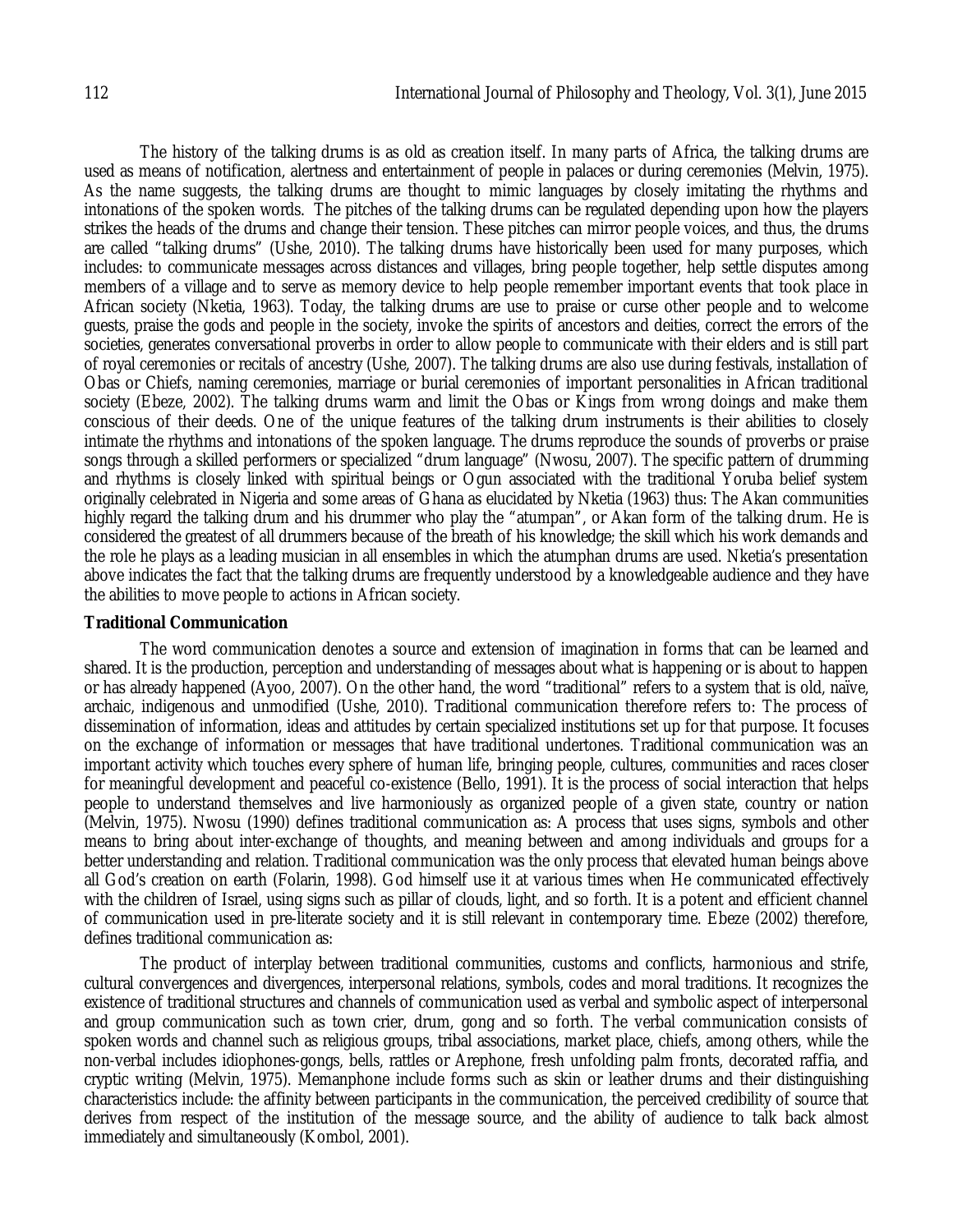#### **Traditional Communication in African Worldview**

Traditional communication is important information dissemination in Africa and other parts of the world. Ayoo (2008) asserts that traditional communication is made up of diverse channels which have continued to exist in the contemporary African society. Some of these channels include: town criers, gunshots, drawing on the cave walls, thick cloud smoke and talking drums. The town criers were used to summon elders or age groups in the society to assemble at the village square for some social or political activities (Finnegan, 1979). The town crier had some unique messages which not many people could understand their meanings, except the indigenes of the societies concerned. In Igbo society, for example, town criers disseminated their messages in the nights, mornings or afternoons, depending on when it was seen as convenient (Nkotia, 1963). The town criers method of traditional communication is criticised by people in modern times because of its small area of coverage which can hardly go beyond three villages at times. Gunshots have a wider coverage more than town criers and were used to announce the death of very important political and religious leaders in African societies (Beltran, 1974). They were also use to announce the final truanting of new rulers, remind the people of an impending danger and summoning emergency meeting to take urgent decisions on issues demanding immediate attention in African traditional society. Among the Tiv, Idoma and Jukun, for example, gunshots played political, religious and social functions of announcing the completion of final burial formalities of every important or elderly person in the society (Ushe, 2010). The only problem with gunshots method of traditional communication was that it has numerous reasons for which it is shot and this becomes difficult for a person to know which gunshot is for an impending danger, burial ceremony, or the truanting of a chief since the meaning of each gunshot is not clear enough until one get to where it was short.

The drawing on the cave walls was the method of traditional communication used by craftsmen who employed their skills to give concrete shapes and forms to what animated the man's mind in the process and shirred the imagination of their tribes (Ayoo, 2007). The art serves the social function of relating individual imagination and vision to the common consciousness of an indigenous culture. It also indicates the social and political moods of the society at the time and creates good historical art-facts (Nwosu, 1990). The drawing on the cave walls method of traditional communication was limited to a small population and as such some of the messages were difficult for people to understand. Sometimes the gunshot attracted little attention from the people. It could therefore be said that the present cartoon and magazines draw their origin from the cave wall drawings of traditional societies. The thick cloud of smoke method of traditional communication had the message to put across in African society. The thick smoke, on a hot afternoon, indicates the urgent need of the community; while, a thick white smoke, that went straight into the air, indicates that a prominent son of the community had been either killed or kidnapped by the enemy (Nketia, 1963). A village council meeting was therefore summoned immediately through this smoke. The problem with this method of traditional communication was that it was difficult to send a cloud of smoke into the sky when it was raining. It was also limited by the fact that a huge amount of firewood is needed to pass a message across. More importantly, it makes easy for the enemy to know the preparations of his neighbours during war through the smoke (Finnegan, 1979).

#### **The Relevance of Talking Drums as a Channel of Traditional Communication in Africa**

The talking drums occupy an important position in African society. It is the most useful method of traditional communication which helps in information dissemination in African society. Finnegan (1979) affirms that the talking drums are divided into two: First, it could be through conventional code where per-arranged singular represented a given message. In this type, there was no directly linguistic basis for the communication. And second, it used African drum literature where the instruments communicate through direct representation of a spoken language itself, stimulating the tone and rhythm of actual speech (Beltran 1974). The instruments themselves are regarded as speaking and these messages consist of words. Such communication, unlike that through conventional signals, intended as a linguistic one and can be fully understood by translating it into words and any musical effects were purely incidental. The drums are constructed in a special way as to give different tones at different intervals and the intelligibility of the message to the hearer is also sometimes increased by the rhythmic pattern, differently representing that of a spoken utterance.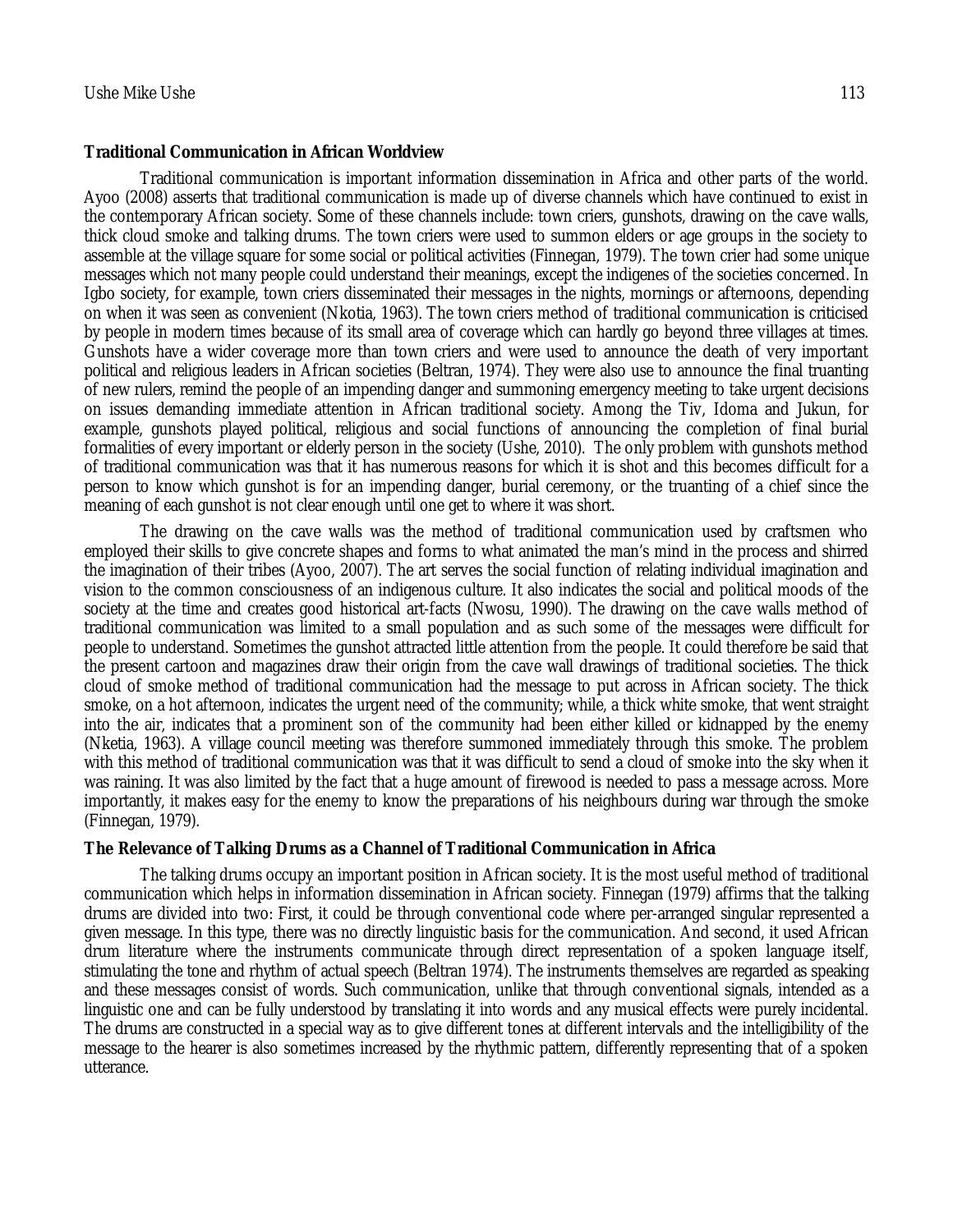In this method there are conventional occasions and types of communication for transmission on the drum so that the listener has some idea of the range of meanings that are likely at any given time. More significant are the stereotyped phrases used in drum communication. Among the Tiv of North Central Nigeria, the talking drums is the traditional method of communication that was used to formalize announcements about impending danger, birth, deaths, marriages, forthcoming hunts or wrestling matches. For example, the talking drums were played at the death of an important political leader to announce, give special alert, or signal to members of the community concerning the news of such death. The drums (Indyer/Ilyu) were drummed or beaten in the following language:

#### Akperakaa gba gede, gede, gede Takurukuu Anyam Adzenga

Won sha kumun ngu van sha kumun u tamen vande tire jighil jighil keghen wangôu ngu van sha kumun u tamen tire kôr un.

The literate translation of this message from the ceremonial drum is as follows:

Takuruku, Tiger cat in the world above wait, attends, Takuruku, Wait for your brother, who is on his way to the place of the great, Takuruku, wait to attend, wait for your brother who is on the way, Anyamazenga, wait to attend, Wait for your brother who is on his way to the great beyond (Ushe, 2010).

Any Tiv person of adult age who heard the mystical drum (Indyer/Ilyu) played this tone understood that death had occurred in the society. It was a solemnized passionate appeal to the great ancestor of the Tiv (Takuruku) that another spirit of a dead member of the Tiv is on its way to the ancestral world (Adomoku). The drum also helped the Tiv to invoke the ancestors and to make others aware of the fact that the Tiv traditional religion contains the idea of the after-life. This ancestral abode in Tiv understanding is the place where all the departed souls, including other non-Tiv, go after death (Ushe, 2005). Besides messages and announcements, the talking drum language was used as the most common forms of expression. Among the Hausa and Yoruba of Nigeria, for example, praise names and titles of rulers were poured forth on the drums or horns as a way of information dissemination. This shows that every human society has its indigenous and traditional modes and channels of communication which characterise its existence, organization and development. These communication modes and channels form the basis upon which the communities, especially the rural community, progress, policy makers, planners and administrators, desirous to effect functional economic and social changes must first identity such community communication modes and channels and utilize them to provide the people with maximum information about such changes. Communication, whether traditional or scientific, the transmission of information most from the focus point of origin source of another destination which is blood stream of every community.

Traditional forms of communication which are mythology, storytelling, song, proverbs, artistic, musical, dance, religious customs and theatrical elements, pottery, textiles and wool art are owned by the society. The village clan heads only act as trustees and heads of the gate keeping process. Even in the case of extra-mundane communication, that is communication between the living and the dead, the supernatural or spiritual beings the mode of communication is done through incarnation, spiritual chants, ritual, prayers, sacrifice, invocation, séance, trance, hysterics or liberation of the head of society. This multi-dimensional form of communication and transaction has become more pervasive in all African societies. The introduction of western education and Christianity has infiltrated the process of traditional communication, particularly the practice of the sacred drums to the extent that many people no longer cherished their long time value in the society. In some African societies such as the Tiv, Igbo, Edo, among others, the traditional practice of the sacred drum has been adopted and conceptualised by Christianity. In Tiv society, for example, the Catholic choir groups have adopted the notion and composed a Christian burial sonnet and inserted the name Jesus (Yesu) and God (Aôndo) where the name of Takuruku should be as follows: Yesu Kristu, Yesu tile jigh jigh keghen wan igyô, wan ingyô ngu kôndon sha kuman u tamen mbatyomou kôndon sha kumon u tamen mbatyomou cii ve kegh un gbenda mbajigh jigh cica ve kegh un gbenda.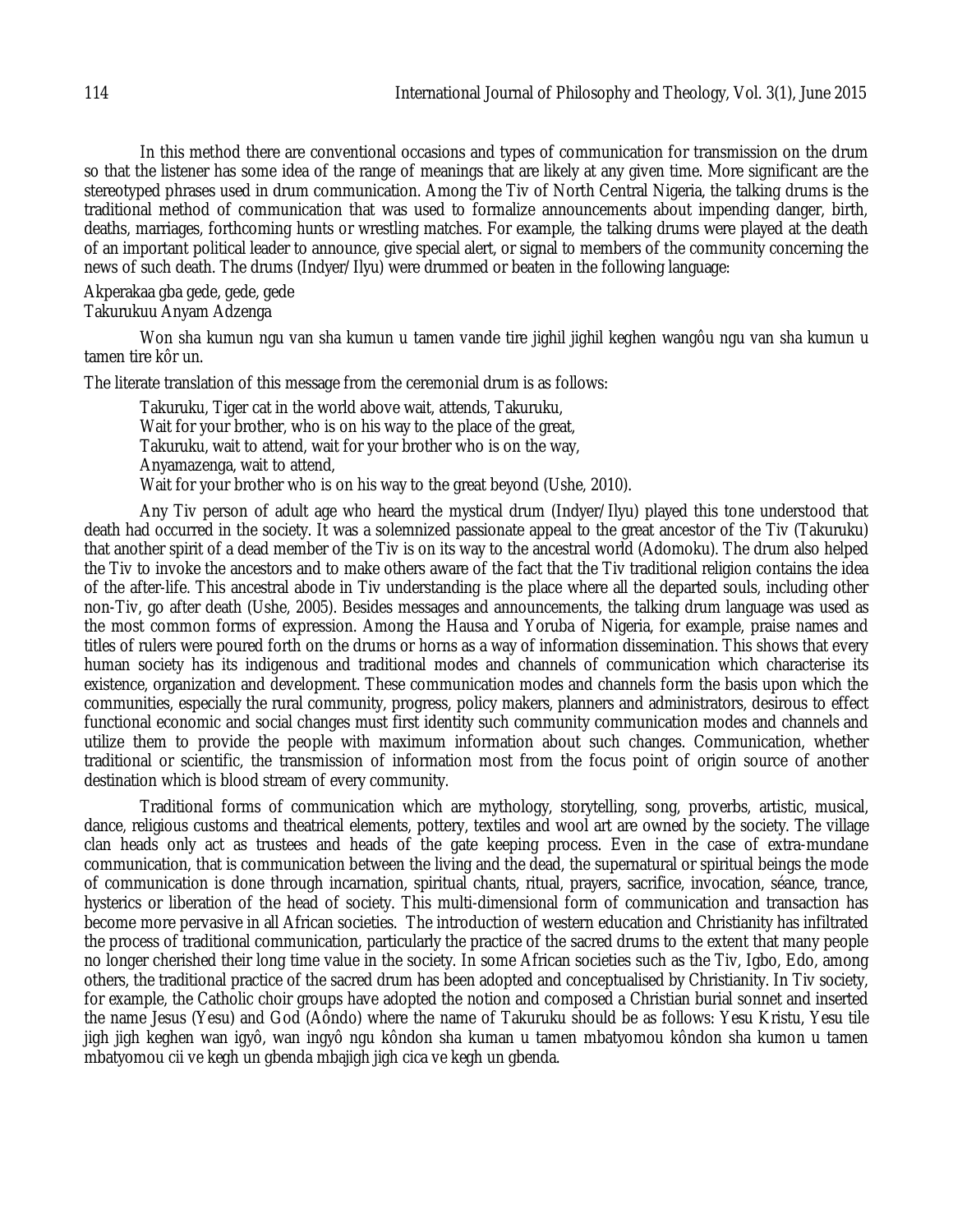#### This is translated as:

Jesus Christ, Your son is on his way Jesus Christ, wait, attend to your brother your brother is ascending to the Great high way, let all angels welcome him, let all Saints welcome him (Ushe, 2010). This fact indicates that the process of religious change has occurred in Tiv indigenous religion and cosmology, which has experienced a radical conceptualisation into Christianity. Among the Igbo, Hausa and Yoruba, the talking drums are personified as human beings. Thus, on certain public occasion's personal names, genealogies and unique characteristics of people are expressed in drum language. Sometime, the full name of a man could be "the spitting cobra whose virulence never abates, like son of the bad spirit with the spear" (Ushe, 2007). Kombol (2001) affirms that when an African man hears his name drummed or praised in song he must jump up for joy even from his sick bed. Ayoo (1991) corroborated that drummed songs can be used to report, comment on current affairs, propaganda and to reflect or mould public opinion in traditional African society. The drummed songs package messages in culturally acceptable and persuasive formats and deliver the information on a popular medium of communication. Nketia (1963) explained further that drummed song's maker could use his singing power to make even an ugly woman to feel beautiful and a beautiful woman of feel ugly. Such was the power that the traditional communication had as a personified being and because of that African people feared to reject a song maker request, even for marriage". Finnegan (1977) asserts that drummed songs represent an indirect way of traditional communication with someone in power. The drummed songs also represent an attempt to influence while at the same time avoiding the open danger of speaking directly. The conventionality of the songs makes it possible to indicate publicly what could not be said privately or indirectly to a man's faced.

In this connection therefore, human songs represent a powerful method of traditional communication in which resistance to public policies is registered and the mobilization for certain things is made easier. The drummed songs played two major functions which include that of propagation or image daunting and mobilization for political activities or support. Songs are also used to reduce the political influence of opponents and to increase the level of solidarity within the conflicting. Even in agrarian African communities, songs were used on the farm in order to increase the speed of work and avoid unnecessary division of attention. The use of songs however, has been either positive or negative, depending on side from where one is coming. Even in contemporary era, songs have continued to play significant role in the process of traditional communication and mobilization. Songs such as eulogy and panegyric were also used to express the dreadfulness of death, the menace of witchcraft and the craftiness of the witches/wizards who kill people who are useful. The singer laments that if such a richly endowed person dies, which else shall be generous to open his money bag for him, a poor singer, to draw money at will. The philanthropic tone sometimes comes out clearly in the following Obadiah's presentation: Gbo gba! Mta inyamikume ivan iyol, me leva meg her I miar yam me ter mude yaaya! Kpage Tseun msagher ye, Yaaya nam ikondo er mta uya! Yaaya nam inyaregh! Which means, Gbogbo! I have shot a game with an arrow!; let me hail the person to disable it. I am rejoicing because my flute has eulogised, munde Yaaya kpage Tseun Yaaya gave me a sac-clothe to lie around my stomach! Yaaya gave me a wristwatch; Yaaya gave me money! (Ushe, 2005:46-47). In songs such as exemplified above, the singers drive home the importance of dirges and its adverse effects on the Nigerian society in contemporary times.

# **The Role of Traditional Modes of Communication in Contemporary African Society**

Traditional methods of communication play many roles in the development of African society. Some of these roles include: First, it paves way for socialization which is itself a process and experience that helps individual to become sensitive to the expectations of others and to accept the values of one's family and culture. Traditional modes of communication provides this common front of knowledge which helps people to operate and interact freely since they are sub-groups that exist in each community, thereby quick acceptance and quick development. Second, good method of traditional communication creates a fertile ground for the emergence of good and people oriented development (Ayoo, 2007). It is through precise traditional communication methods that the intentions and directions of society programmes can be understood (Ikenga-Metuh, 1981). Second, traditional methods of communication stores up and promote cultural heritage of the people. These cultural futures mobilize and motivate people by disseminating and propagating ideas which promote society pride, solidarity and unity. Third, through the concrete feedback system, traditional modes of communication promote debate and discussion forum where the rural dwellers interact with their agents, age grades, chiefs, among others.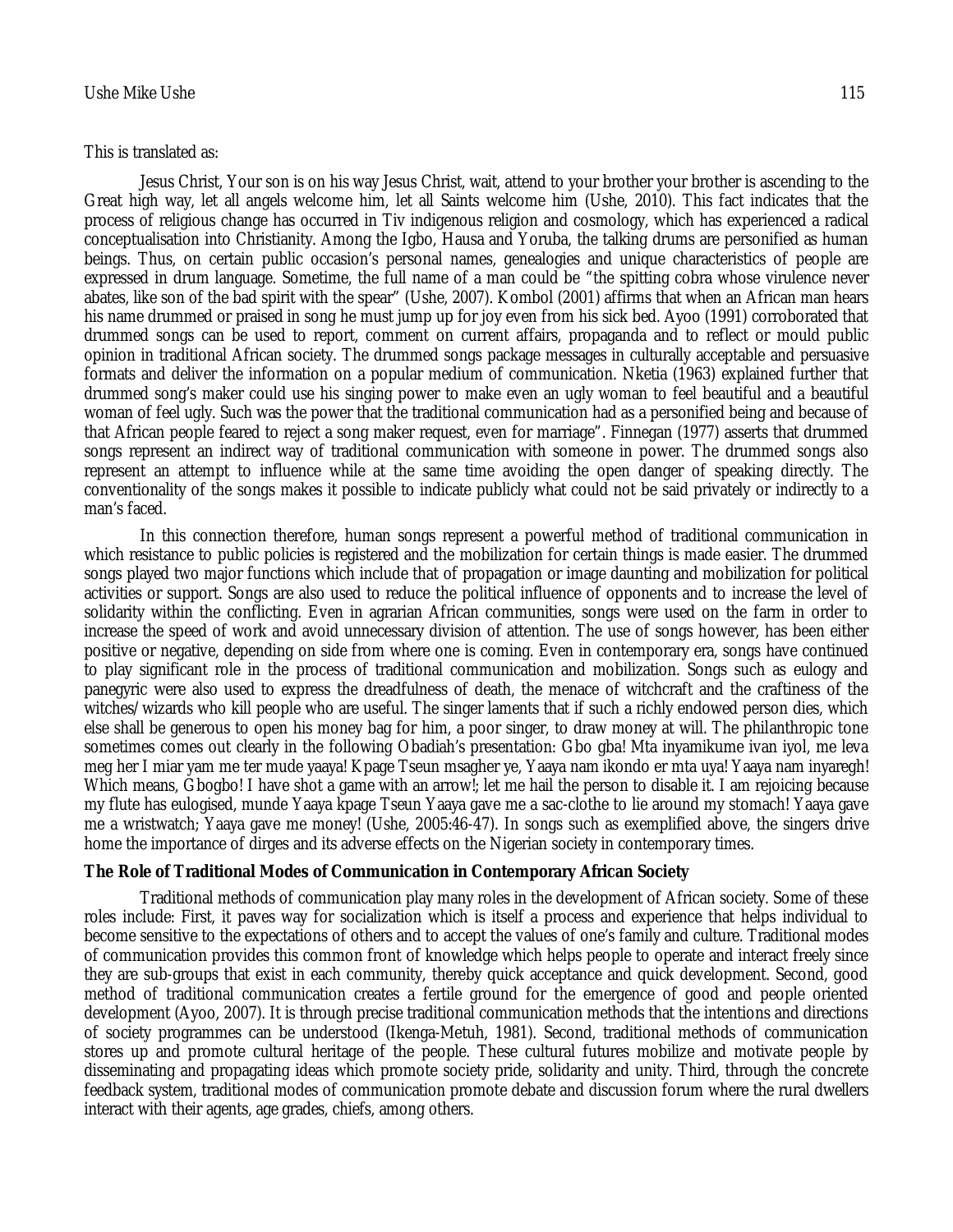This forum allows the rural to interact with the rule educating them of their policies and listening to their aspirations, opinions, objections and programmes (Abubakar, 1989). This forum of interactive process paves way for mobilization which is unified into a common goal. Fourth, formal education becomes easy with the use of traditional channels of communication. The educational agents make use of local print and electronic media such as; rural news papers, town criers, talking drums, among others and anchoring special national programmes such as; immunization of children against deadly diseases, improved agriculture and the likes. This stimulates participation and provides opportunity for diversified cultural expressions which are unified into a common goal. Thus, for traditional communication to flow, language of the people must be given consideration. As Abubakar (1989:94) noted: Language is a powerful instrument used to keep alive and pass on society's heritage of oral tradition and a symbol for identity. It remains the major factor in solving the complex and various requirements of modern communication needs because language is a powerful instrument in development. People go on well quite easily with those who seek their language even though may not belong to the same community. So the most devastating thing to befall a community is to deprive the members of using their language by imposition of foreign language which is alien and distant from them in space and culture. For this is tantamount to genocide. Abubakar's presentation above clearly indicates the strength of traditional modes of communication which lays in the use of the people's language. From time immemorial to contemporary times, people have used languages in traditional communication to transmit information from one community to another. This has helped in enhancing unity and peaceful co-existence among people in African society in contemporary time (Bello, 1991).

# **Conclusion**

The paper has successfully discussed the talking drums as the channel of traditional communication in Africa and other parts of the developing countries. This channel of communication has been refined and enhanced for better productivity in the society. The talking drums have also been used as personified beings with names, songs and language to translate information to members of a given society. Even with the invasion of modernism and forces of social change the different methods of traditional communication are still use by people to bridge the gaps in the rural and urban areas. This form of traditional communication paves way for interactive process and mobilization which to large extent leads to society's development. Based on the above facts, the paper recommends, among others, the followings:

- (i) There is need to refined and modified traditional methods of communication in order to enhance development in the society.
- (ii) The traditional modes of communication should be given high level of literacy in the rural areas to bridge communication gaps between the village and urban dwellers.
- (iii) Modern means of communication such as microphones, radio, television, newspapers and the like should be introduced to replace traditional channels of communication such as the talking drums, gunshots, songs, and thick cloud of smoke in Africa and other parts of the developing countries.
- (iv) There is need to overhaul traditional channels of communication such as gunshots, the talking drums and songs which were limited in coverage and easily affordable to allow grassroots information dissemination in the society.